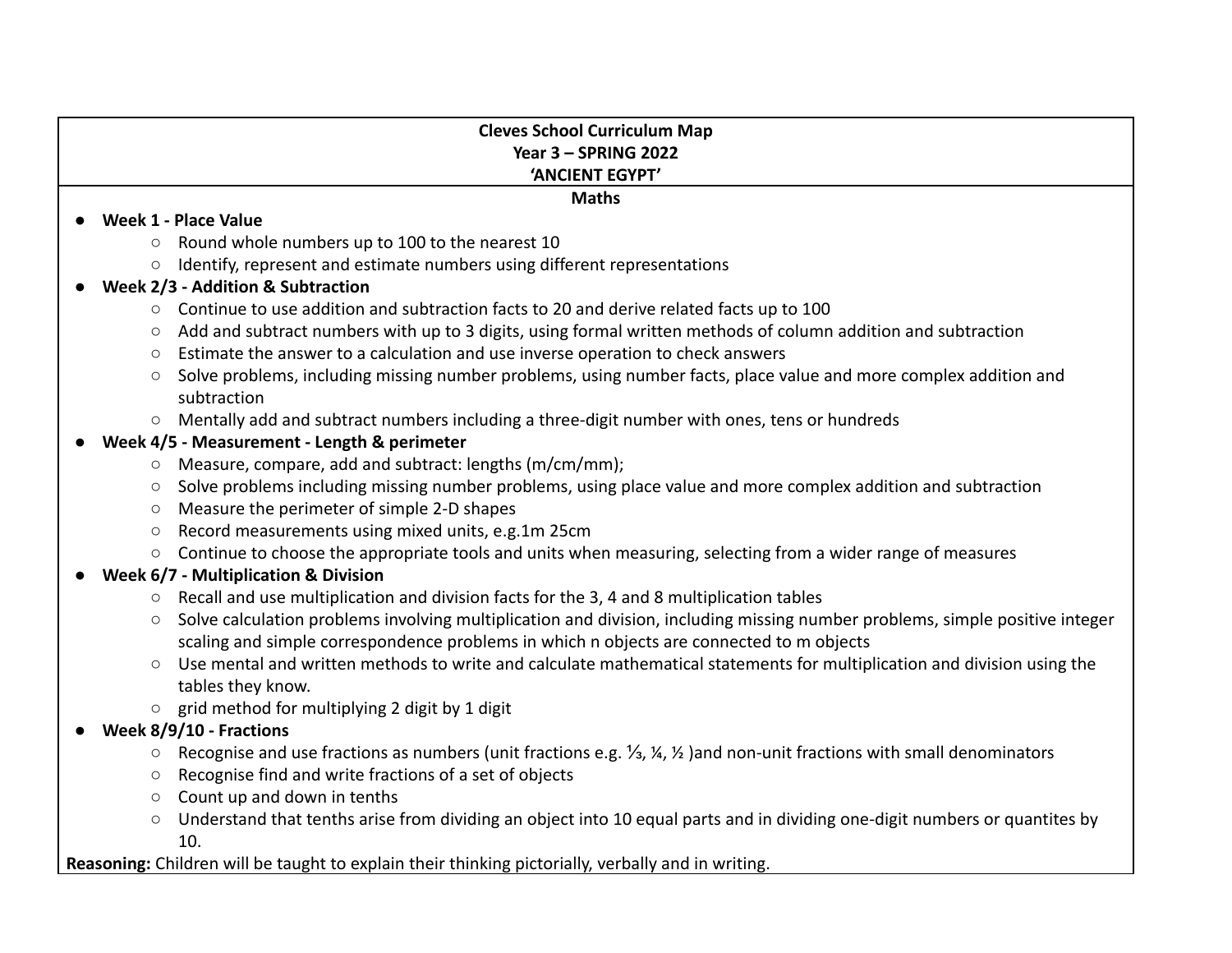**Literacy**

### **Reading**

**This will be monitored through whole class reading, weekly guided reading sessions, 1:1 reading whenever possible and comprehensions.**

- To recall and summarise the main points in a text
- To begin to predict what happens next
- To express and justify their own opinions
- To response to a text and provide evidence to support this
- To participate in discussions about age appropriate texts
- To begin to identify character's feelings and thoughts from reading texts
- To recall and summarise main ideas from different parts of the text
- To begin to recognise words and phrases that capture the reader's interest and imagination

# **Writing - Genres including narrative description, instructions, non-chronological reports and persuasive texts**

- o To understand the structure of a story (beginning, middle and end) and use a short film as a model to write their own short story.
- o To use features of instructional writing to create a set of instructions on how to mummify a body.
- o To write a narrative story twisting a traditional fairy tale
- o Use the features of an information text to produce a poster about the British Museum (if possible in 2022)
- o Use the features of non-chronological writing to write a report on the subject of dragons.

**Spelling -** To increase accuracy in spelling of common exception words and apply taught spelling patterns

**Vocabulary -** To increase vocabulary bank by exploring new words and their meanings, linked to literacy, topic and science

**Handwriting -** To use the diagonal and horizontal strokes that are needed to join letters and understand which letters, when adjacent to one another, are best left unjoined and to increase the legibility and quality of their handwriting.

# **Punctuation and Grammar (PaG)**

Children will have one punctuation/grammar lesson per week which will be linked to the current literacy unit. They will also have three spelling sessions and two vocabulary sessions, spread across the week.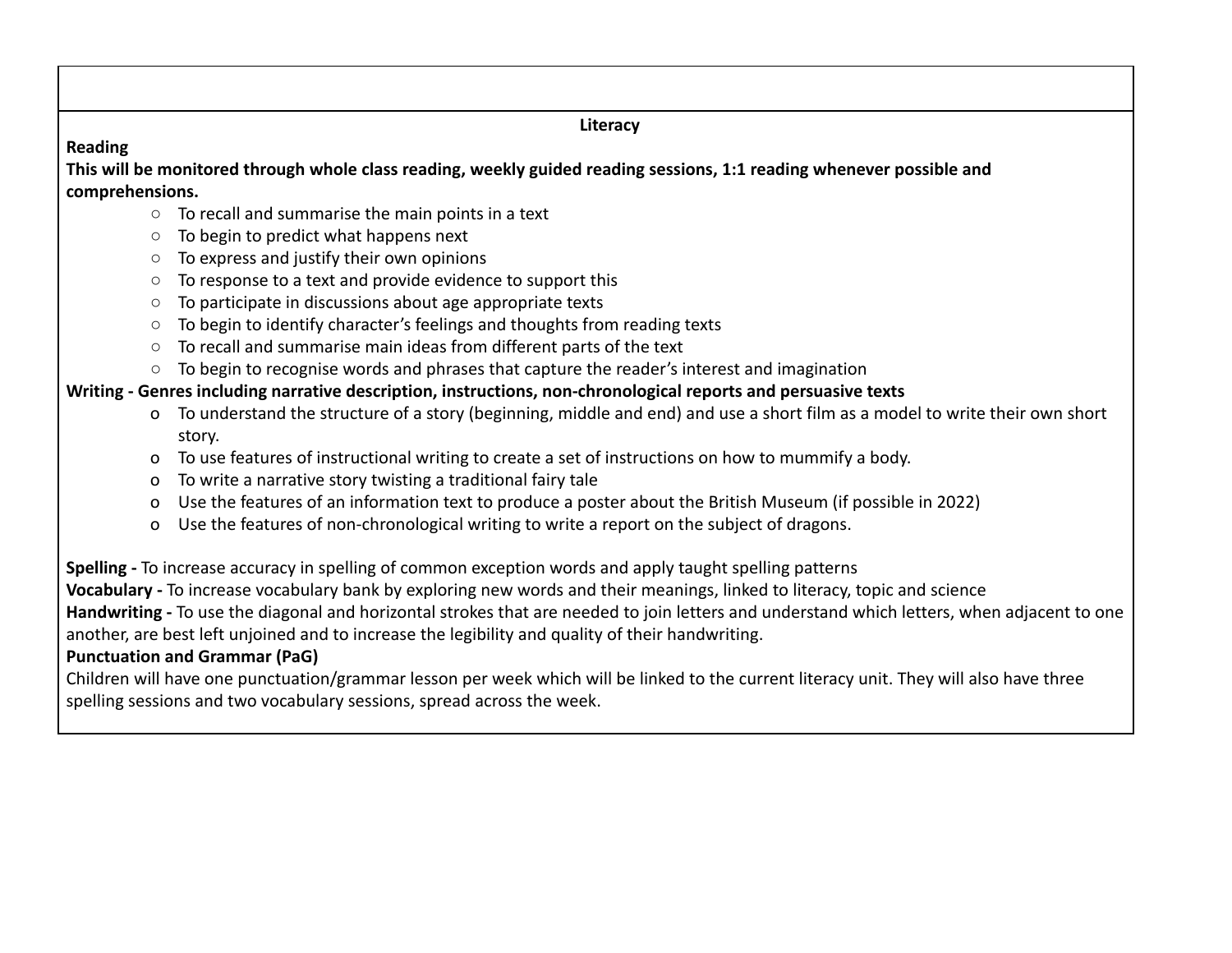| Computing                                                                                                                                                                                                                                                                                             | <b>Science</b>                                                                                                                                                                                                                                                                                                                                                                                                                                                       |
|-------------------------------------------------------------------------------------------------------------------------------------------------------------------------------------------------------------------------------------------------------------------------------------------------------|----------------------------------------------------------------------------------------------------------------------------------------------------------------------------------------------------------------------------------------------------------------------------------------------------------------------------------------------------------------------------------------------------------------------------------------------------------------------|
| <b>Micosoft</b><br>To be able to create a Word document and save it<br>Use different fonts, size, style, colour, underline, bold, italics,<br>alignments and borders<br>Create a powerpoint presentation<br><b>Research</b>                                                                           | <b>Forces &amp; Magnets</b><br>Compare how things move on different surfaces<br>Notice that some forces need contact between two objects,<br>but magnetic forces can act at a distance<br>Observe how magnets attract or repel each other and attract<br>some materials but not others<br>Compare and group together a variety of everyday materials                                                                                                                 |
| How to locate the most relevant websites for research<br>Gathering of specific digital content<br>$\bullet$<br>Use Google presentations to present findings<br><b>Digital Safety</b><br>Understand the importance of communicating safely<br>Know what to do when concerned about content encountered | on the basis of whether they are attracted to a magnet, and<br>identify some magnetic materials<br>Describe magnets as having two poles and predict whether<br>two magnets will attract or repel<br><b>Light</b>                                                                                                                                                                                                                                                     |
| on the Internet or being contacted<br>Multi-media<br>Use iPads to create a digital presentation<br>learn the significance of copyright while creating presentation<br>$\bullet$<br>Google expeditions used to learn more about the Geography<br>$\bullet$<br>of Egypt.                                | Children investigate how we see things by developing their<br>understanding of light sources and how light travels and is<br>reflected.<br>Children learn that light from the sun can be dangerous and<br>that there are ways to protect their eyes<br>They investigate how shadows are formed when the light<br>from a light source is blocked by an opaque object<br>They investigate how shadows are affected by the distance<br>and angle from the light source. |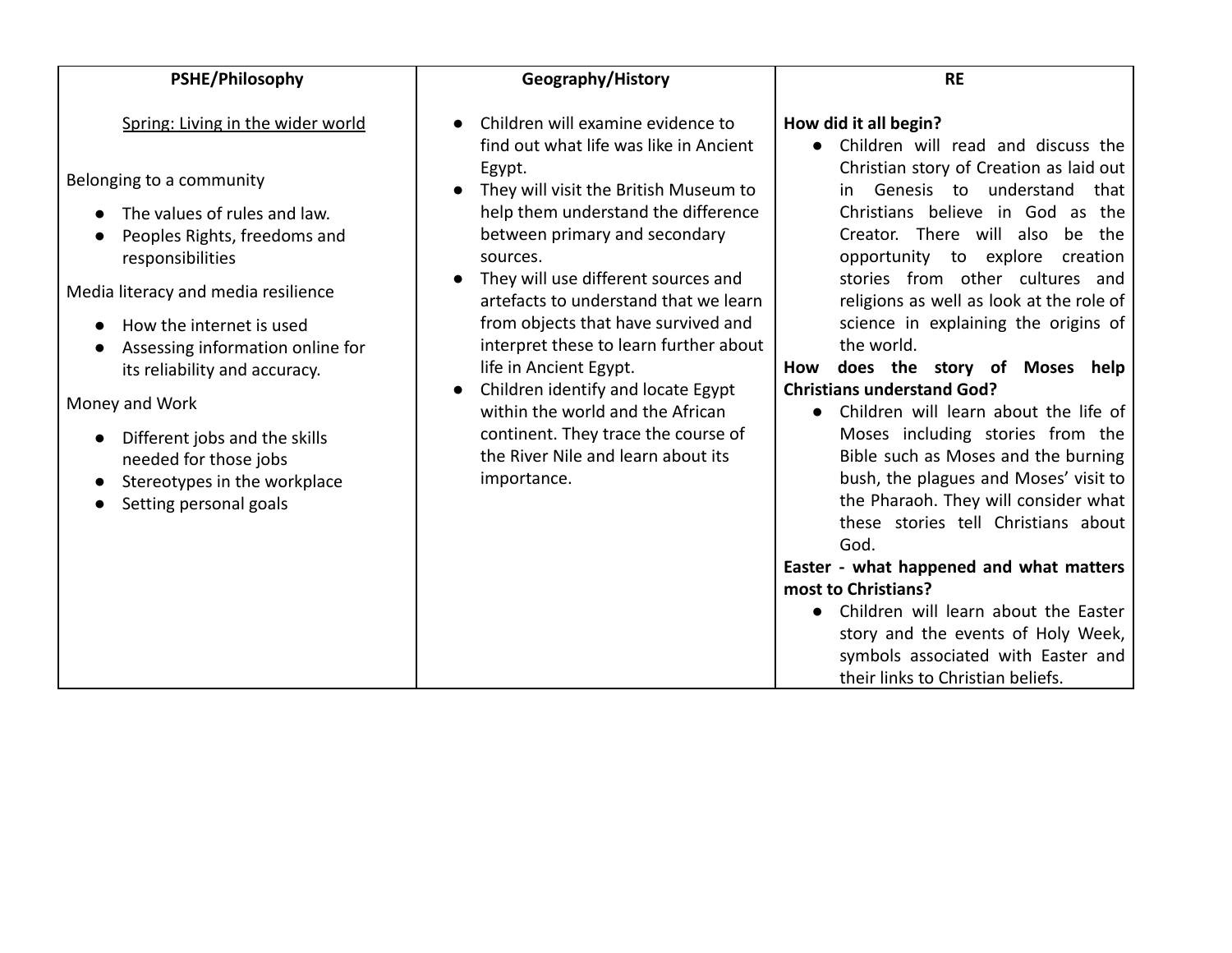| Art                                                                                                                                                                                                                                                                                                                                                                                                                                                                                                                                                                                                                                                                                                                                                            | <b>PE/Games</b>                                                                                                                                                                                                                                                                                                                                                                                                                                                                                                                                                                                                                                                                                                                                                                                                                                                                                                                                    | <b>Design Technology - Cooking</b>                                                                                                                                                                                                                                                                                                                                                                                                                                                                                                                                                                                                                                                                                                                                            |
|----------------------------------------------------------------------------------------------------------------------------------------------------------------------------------------------------------------------------------------------------------------------------------------------------------------------------------------------------------------------------------------------------------------------------------------------------------------------------------------------------------------------------------------------------------------------------------------------------------------------------------------------------------------------------------------------------------------------------------------------------------------|----------------------------------------------------------------------------------------------------------------------------------------------------------------------------------------------------------------------------------------------------------------------------------------------------------------------------------------------------------------------------------------------------------------------------------------------------------------------------------------------------------------------------------------------------------------------------------------------------------------------------------------------------------------------------------------------------------------------------------------------------------------------------------------------------------------------------------------------------------------------------------------------------------------------------------------------------|-------------------------------------------------------------------------------------------------------------------------------------------------------------------------------------------------------------------------------------------------------------------------------------------------------------------------------------------------------------------------------------------------------------------------------------------------------------------------------------------------------------------------------------------------------------------------------------------------------------------------------------------------------------------------------------------------------------------------------------------------------------------------------|
| Children will experiment with<br>different effects and textures to<br>create paint effects similar to those<br>used by the Egyptians.<br>Children will experiment with<br>$\bullet$<br>different grades of pencil to draw<br>different forms and shapes.<br>Experiment with ways in which<br>surface detail can be added to<br>drawings.<br>Clay<br>The children will plan, design and<br>make a model of a cartouche, using<br>observation and acquired knowledge<br>to inform their design choices<br>They will learn how to join clay<br>$\bullet$<br>adequately, using slip and construct a<br>simple base for extending and<br>modelling other shapes<br>They will learn how to create surface<br>patterns and textures, using a variety<br>of implements | <b>Dance</b><br>Apply and develop a broad range of<br>movement skills and learn how to use<br>these in different ways through<br>performing Egyptian dances.<br>To link various skills to make actions<br>and sequences of movement in<br>isolation and combination.<br>Develop strength, flexibility,<br>technique, control and balance.<br>A focus on communicating and<br>$\bullet$<br>collaborating with peers to develop<br>an understanding of how to improve<br>and evaluate performance.<br><b>Real PE</b><br>Learning basic skills of development<br>for agility, balance, coordination,<br>healthy competition and cooperative<br>learning through games and activities<br>for personal challenge.<br>An approach which focuses on the<br>key abilities needed to be successful<br>within PE and Sport across the<br>curriculum.<br>A focus on Creative, Physical,<br>Cognitive, Social, Personal and Health<br>and Fitness development. | The children will sample a range of<br>falafel<br>They will then design their own<br>$\bullet$<br>falafel, using a range of ingredients<br>They will make their own according<br>$\bullet$<br>to their recipe<br>They will also make tzatziki<br>They will have a taste challenge to<br>determine the class favourite<br>evaluating their product for taste,<br>texture etc.<br>They will learn about:<br>The sections of the EatWell plate and<br>why they differ in size.<br>how different foods are produced in<br>different areas of the world.<br>the health and safety requirements<br>of cooking.<br>the right tools to chop, slice, dice and<br>prepare food.<br>how to measure ingredients to an<br>appropriate level of accuracy.<br>how to evaluate work produced. |
| <b>Music</b><br>One term specialist instrument teaching provided by Surrey<br>$\bullet$                                                                                                                                                                                                                                                                                                                                                                                                                                                                                                                                                                                                                                                                        | Parts of the body<br>$\bullet$                                                                                                                                                                                                                                                                                                                                                                                                                                                                                                                                                                                                                                                                                                                                                                                                                                                                                                                     | <b>French</b>                                                                                                                                                                                                                                                                                                                                                                                                                                                                                                                                                                                                                                                                                                                                                                 |
| Arts who will teach year 3 the violin. Children not taught this<br>term will receive lessons in either the spring or summer term                                                                                                                                                                                                                                                                                                                                                                                                                                                                                                                                                                                                                               | Descriptions of hair and eyes<br>$\bullet$<br>$\bullet$                                                                                                                                                                                                                                                                                                                                                                                                                                                                                                                                                                                                                                                                                                                                                                                                                                                                                            | Sentence work - agreements of adjectives                                                                                                                                                                                                                                                                                                                                                                                                                                                                                                                                                                                                                                                                                                                                      |
| One term learning Recorders & Boomwhackers with Mr<br>Kilhams                                                                                                                                                                                                                                                                                                                                                                                                                                                                                                                                                                                                                                                                                                  | Days of the week<br>$\bullet$<br>Pets<br>$\bullet$                                                                                                                                                                                                                                                                                                                                                                                                                                                                                                                                                                                                                                                                                                                                                                                                                                                                                                 |                                                                                                                                                                                                                                                                                                                                                                                                                                                                                                                                                                                                                                                                                                                                                                               |

● Numbers to 20

● One term learning Glockenspiels & Singing